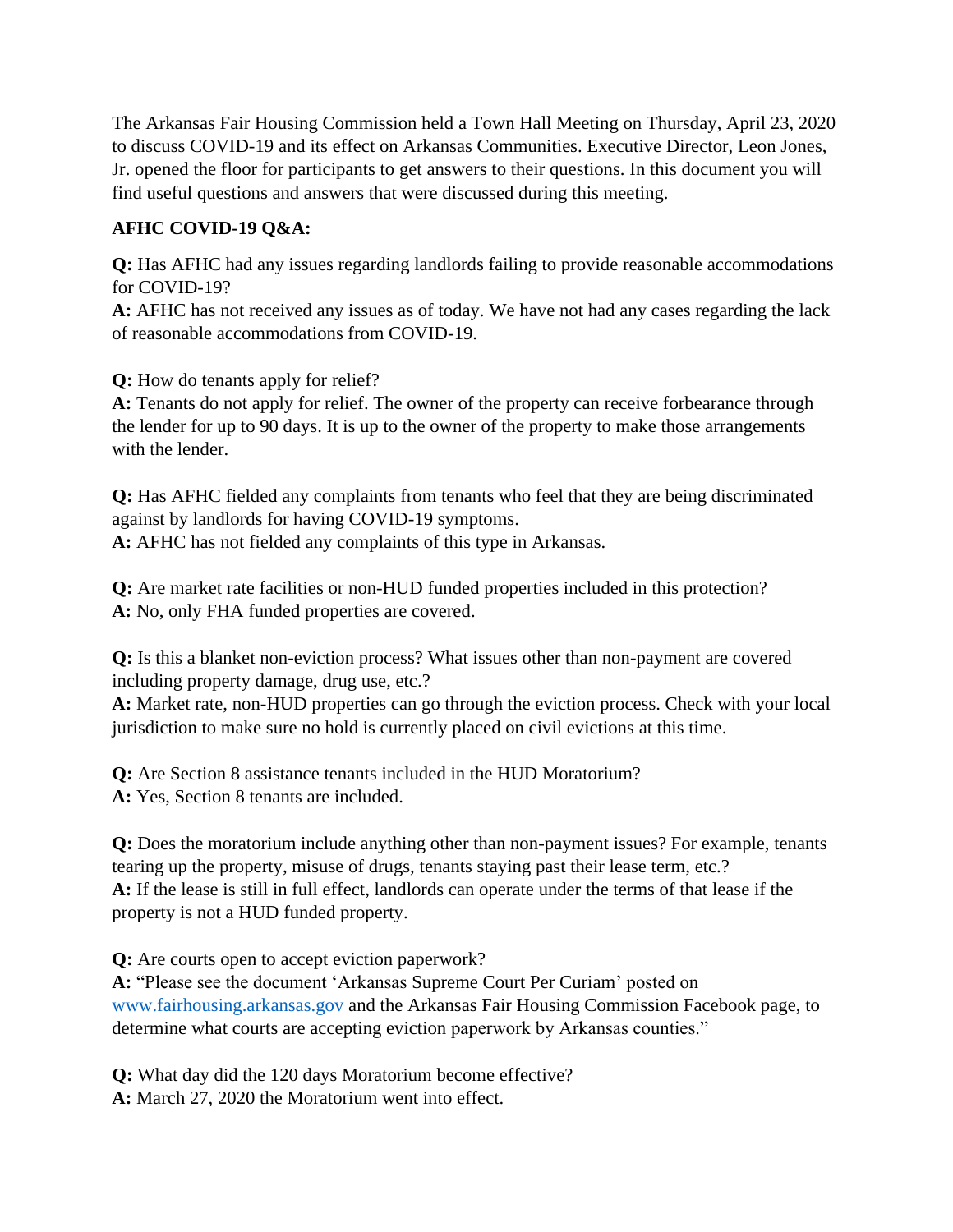**Q:** What are some examples of accommodations that a tenant who has pre-existing conditions, such as a heart condition or a condition that impacts their breathing, could request if they are facing eviction and they are not in a unit covered by the CARES Act? Can they request more time to move?

**A:** Tenants with conditions with no accommodations prior to this can still request accommodations. Tenants that have known pre-existing conditions with prior accommodations on file, can still request additional accommodations. They may ask for extended move time in either case.

**Q:** In Jonesboro, Judge Wilson issued a moratorium on any filing of evictions, does this apply to non-HUD properties?

**A:** Yes, whatever time rewarded by the judge does apply to non-HUD properties.

**Q:** Can landlords put in a small claim based on failure to pay?

**A:** This depends on your local jurisdiction. If courts are open and accepting virtual hearings, it is appropriate (outside of the moratorium on evictions for HUD assisted housing). Please check your local courts.

**Q:** Are there any red flags AFHC is seeing that teams who manage properties should be cognitive of at this time?

**A:** No, although AFHC recommends you use your best judgement when entering a tenant's home. Also contact a lawyer to learn more about your rights as a landlord or tenant.

**Q:** If renters can't be evicted, are they still responsible for full payment at a later date? Does the moratorium mean free rent?

**A:** No, a hold on evictions does not mean free rent under the moratorium or forbearance. Landlords will need to work with tenants on the details of repayment.

**Q:** What is the length of the CARES Act?

**A:** The CARES Act will be in effect from March 27, 2020 – December 21, 2020 OR until President Trump declares the emergency is over.

**Q:** Little Rock Housing Authority is receiving notices from voucher holders stating that landlords are filing evictions for nonpayment of rent. What can the housing authority do or what information can we provide to assist these tenants in regard to stopping the landlord's efforts? **A:** Housing Authorities should inform all landlord's that evictions are on hold for 120 days beginning March 27, 2020. Landlord's should work with their banks to receive a forbearance of their mortgages for up to 90 days to give them relief.

**Q:** Do tenants have any rights in terms of not allowing services to be done based on fear of contact with COVID-19?